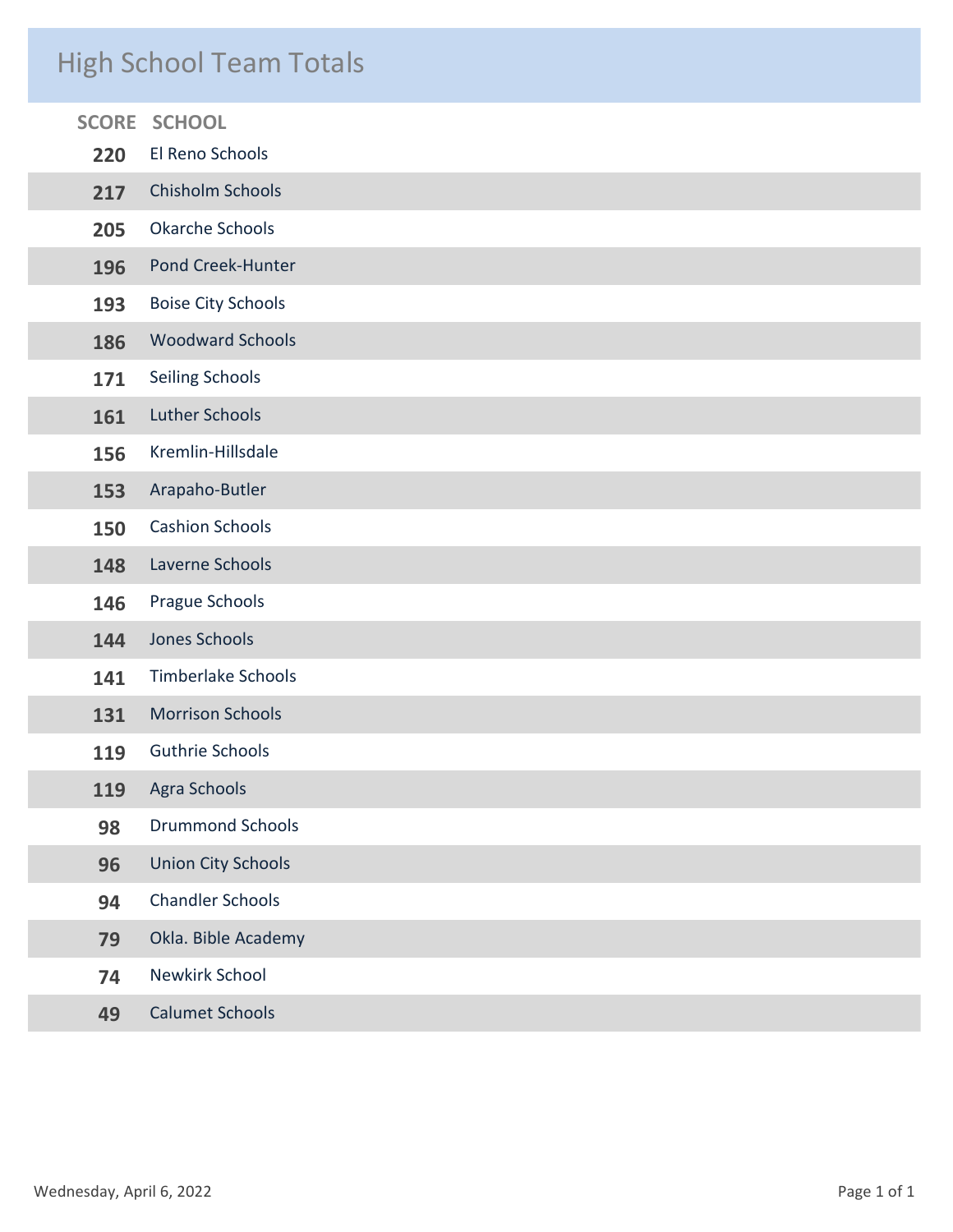# High School Female Individuals

|    | <b>SCORE TIEBREAK</b> | <b>NAME</b>               | <b>SCHOOL</b>             |
|----|-----------------------|---------------------------|---------------------------|
| 24 | $22 - 2 - 0$          | Anna Shirey               | Okarche Schools           |
| 24 | $16 - 8 - 0$          | Emma Patswald             | El Reno Schools           |
| 24 | $3 - 21 - 0$          | <b>Madison Patswald</b>   | El Reno Schools           |
| 23 | $2 - 7 - 14$          | <b>Shay Skaggs</b>        | Pond Creek-Hunter         |
| 22 | $9 - 0 - 0$           | Emma Tennell              | Chisholm Schools          |
| 22 | $5 - 2 - 2$           | Karlie Weir               | <b>Woodward Schools</b>   |
| 21 | $2 - 8 - 7$           | Adrey Gray                | <b>Boise City Schools</b> |
| 21 | $2 - 1 - 4$           | Kasey Rupp                | <b>Morrison Schools</b>   |
| 20 | $3 - 2 - 5$           | Madelyn Fuksa             | Chisholm Schools          |
| 19 | $9 - 1 - 0$           | Natalie Moore             | Arapaho-Butler            |
| 19 | $7 - 0 - 0$           | Arin Ronistal             | Chisholm Schools          |
| 19 | $4 - 1 - 0$           | Laramee Taylor            | <b>Boise City Schools</b> |
| 19 | $2 - 1 - 8$           | Cloe Gunsolus             | El Reno Schools           |
| 18 | $3 - 5 - 2$           | Kloee Black               | Chisholm Schools          |
| 18 | $0 - 1 - 5$           | Kaitlyn Broaddus          | <b>Boise City Schools</b> |
| 17 | $1 - 1 - 4$           | Kelsey Broaddus           | <b>Boise City Schools</b> |
| 16 | $7 - 2 - 0$           | Krosbi Smith              | Chisholm Schools          |
| 15 | $3 - 0 - 1$           | Lindy Theophilous         | Pond Creek-Hunter         |
| 15 | $1 - 8 - 2$           | <b>Brynn Custar</b>       | <b>Woodward Schools</b>   |
| 15 | $0 - 0 - 1$           | RJ Lyon                   | <b>Prague Schools</b>     |
| 14 | $6 - 2 - 0$           | Macie Dunkin              | <b>Woodward Schools</b>   |
| 14 | $1 - 0 - 0$           | Morgan Hayes              | Kremlin-Hillsdale         |
| 14 | $1 - 0 - 0$           | Shaylin Petty             | Seiling Schools           |
| 14 | $0 - 6 - 3$           | Chloe Goble               | <b>Okarche Schools</b>    |
| 14 | $0 - 4 - 0$           | Mattie Loveless           | Luther Schools            |
| 14 | $0 - 2 - 2$           | <b>Molly Carpenter</b>    | Okla. Bible Academy       |
| 14 | $0 - 2 - 0$           | Katelyn Janzen            | Okla. Bible Academy       |
| 14 | $0 - 0 - 0$           | Gretchen Stamm            | El Reno Schools           |
| 13 | $3 - 0 - 0$           | Sara Leck                 | Okarche Schools           |
| 13 | $1 - 0 - 2$           | <b>Madison Westerhoff</b> | <b>Cashion Schools</b>    |
| 13 | $0 - 2 - 3$           | Karlee Combs              | Seiling Schools           |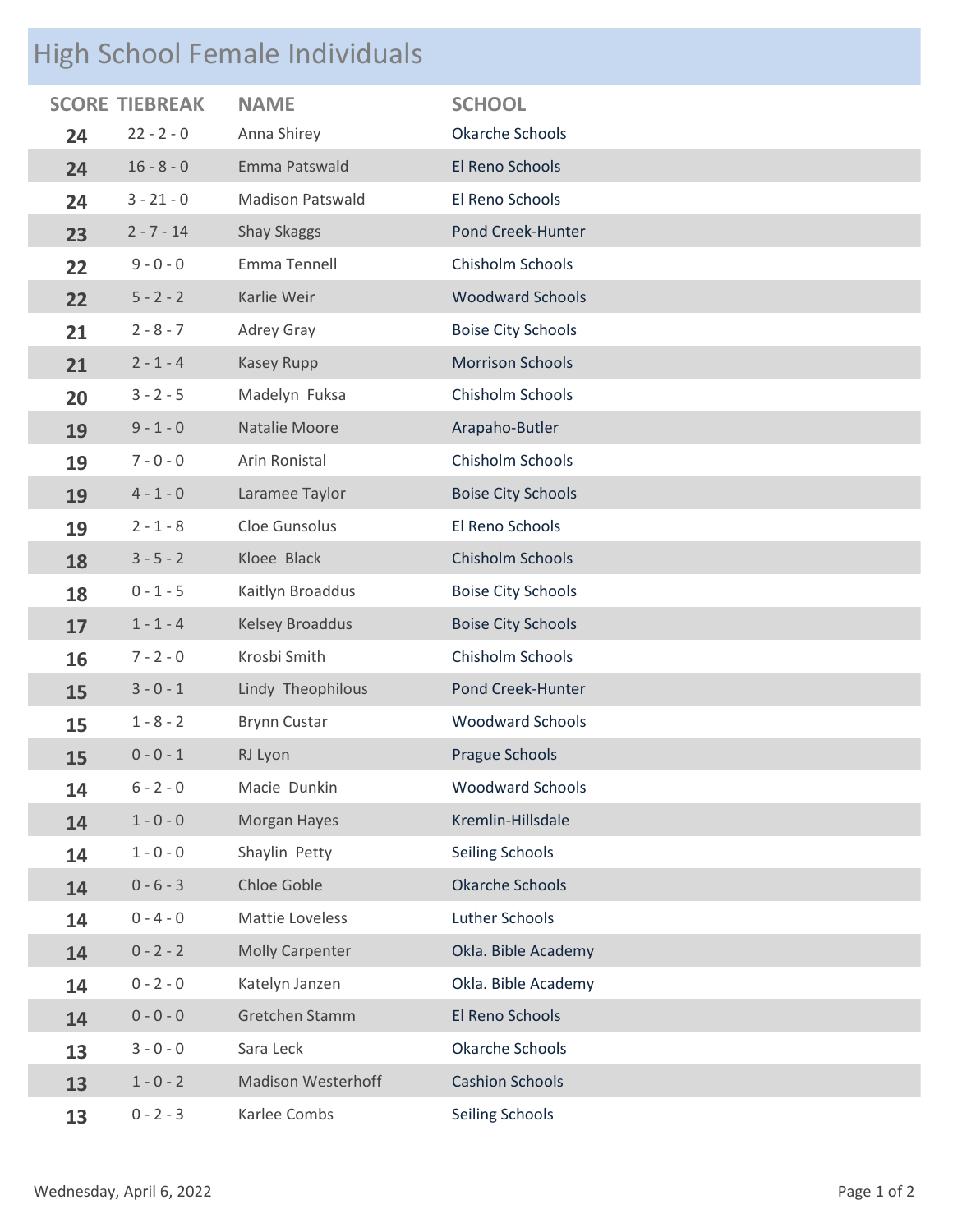|                | <b>SCORE TIEBREAK</b> | <b>NAME</b>               | <b>SCHOOL</b>          |
|----------------|-----------------------|---------------------------|------------------------|
| 12             | $1 - 2 - 3$           | <b>Gentry Wade</b>        | <b>Jones Schools</b>   |
| 12             | $1 - 1 - 0$           | Kelbi Briscoe             | Pond Creek-Hunter      |
| 12             | $0 - 0 - 0$           | Paytyn Howard             | <b>Okarche Schools</b> |
| 12             | $0 - 0 - 0$           | <b>Blakelee Schnieder</b> | Okla. Bible Academy    |
| 11             | $3 - 1 - 1$           | Vail Cargo                | Pond Creek-Hunter      |
| 11             | $2 - 0 - 0$           | Allison Hedges            | Seiling Schools        |
| 11             | $0 - 3 - 0$           | Kacidie Wallace           | <b>Jones Schools</b>   |
| 11             | $0 - 0 - 3$           | Ryann Ball                | <b>Cashion Schools</b> |
| 10             | $1 - 0 - 0$           | Kinsey Gorman             | Kremlin-Hillsdale      |
| 10             | $0 - 2 - 1$           | Maddie Gray               | Kremlin-Hillsdale      |
| 10             | $0 - 0 - 0$           | Abigail Casas             | Arapaho-Butler         |
| 9              | $0 - 2 - 0$           | Kendra Bryant             | <b>Cashion Schools</b> |
| 8              | $1 - 1 - 0$           | Jaden Clark               | <b>Jones Schools</b>   |
| 7              | $2 - 1 - 0$           | Ava Voth                  | Kremlin-Hillsdale      |
| 6              | $0 - 0 - 0$           | Selah Bentley             | Laverne Schools        |
| 6              | $0 - 0 - 0$           | Audrey Bruce              | Prague Schools         |
| $\overline{2}$ | $0 - 0 - 0$           | Emma Hickey               | Arapaho-Butler         |
| 1              | $0 - 0 - 0$           | Marion Stewart            | <b>Guthrie Schools</b> |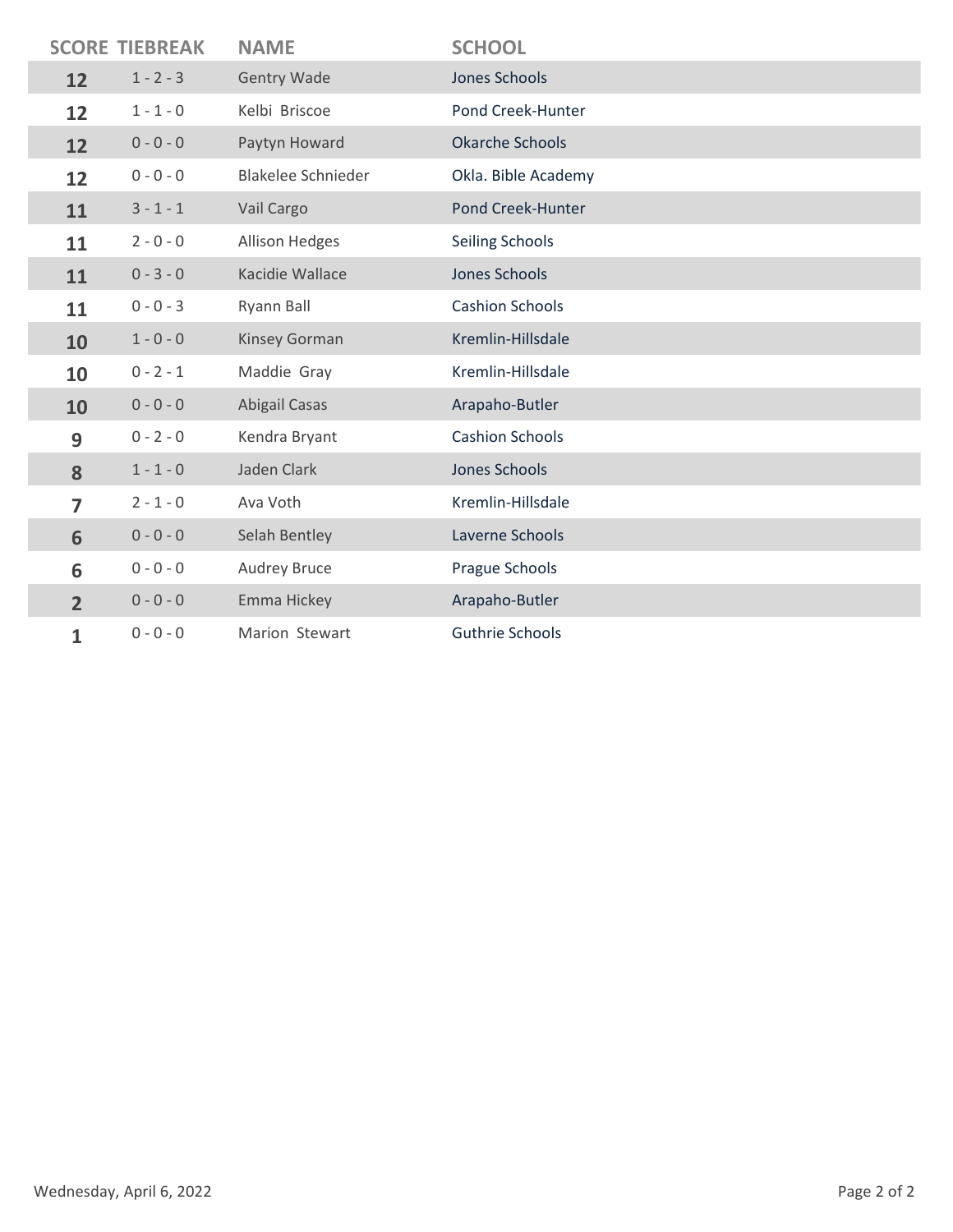# High School Male Individuals

| $\checkmark$ |                       |                     |                           |
|--------------|-----------------------|---------------------|---------------------------|
|              | <b>SCORE TIEBREAK</b> | <b>NAME</b>         | <b>SCHOOL</b>             |
| 25           | $25 - 0 - 0$          | Jacob Diller        | <b>Timberlake Schools</b> |
| 25           | $25 - 0 - 0$          | Zac Johnson         | El Reno Schools           |
| 25           | $25 - 0 - 0$          | <b>Drew Caddell</b> | <b>Boise City Schools</b> |
| 25           | $25 - 0 - 0$          | Kelson Hamilton     | Chisholm Schools          |
| 25           | $25 - 0 - 0$          | Jarrett Highfill    | <b>Okarche Schools</b>    |
| 24           | $24 - 0 - 0$          | Christopher Diller  | <b>Timberlake Schools</b> |
| 24           | $23 - 1 - 0$          | <b>Riley Mack</b>   | Laverne Schools           |
| 24           | $17 - 7 - 0$          | <b>Drew Tilley</b>  | Chisholm Schools          |
| 24           | $8 - 16 - 0$          | Cheyenne Cook       | Pond Creek-Hunter         |
| 23           | $12 - 2 - 9$          | Hank Hudson         | <b>Cashion Schools</b>    |
| 23           | $11 - 1 - 11$         | <b>Gunnar Smith</b> | <b>Okarche Schools</b>    |
| 23           | $3 - 16 - 4$          | <b>Tucker Colby</b> | El Reno Schools           |
| 23           | $3 - 1 - 19$          | Jackson Riley       | <b>Guthrie Schools</b>    |
| 23           | $0 - 6 - 17$          | Kole Kornele        | <b>Woodward Schools</b>   |
| 23           | $0 - 2 - 21$          | Jarrett McAtee      | Laverne Schools           |
| 22           | $16 - 0 - 0$          | Jace Fowler         | <b>Boise City Schools</b> |
| 22           | $9 - 2 - 1$           | <b>Titus Rogers</b> | Agra Schools              |
| 22           | $8 - 2 - 10$          | <b>Mason Harris</b> | <b>Morrison Schools</b>   |
| 22           | $8 - 1 - 7$           | Landon Goble        | <b>Okarche Schools</b>    |
| 22           | $7 - 4 - 8$           | Landon Garza        | Chisholm Schools          |
| 22           | $7 - 4 - 7$           | Kenyon Bert         | El Reno Schools           |
| 22           | $7 - 3 - 10$          | Caleb Griffith      | Chisholm Schools          |
| 22           | $6 - 3 - 5$           | Clayton Gibson      | Pond Creek-Hunter         |
| 22           | $6 - 2 - 2$           | Jace Rother         | <b>Okarche Schools</b>    |
| 22           | $4 - 1 - 12$          | Loren Gore          | Seiling Schools           |
| 22           | $2 - 0 - 10$          | Paul Shaw           | Pond Creek-Hunter         |
| 22           | $1 - 8 - 0$           | Aiden Auld          | Prague Schools            |
| 22           | $0 - 12 - 1$          | Ryan Taylor         | <b>Morrison Schools</b>   |
| 21           | $12 - 1 - 7$          | Sean Cogburn        | El Reno Schools           |
| 21           | $7 - 1 - 6$           | Olson Johnson       | El Reno Schools           |
| 21           | $7 - 0 - 2$           | Mason Jackson       | Chisholm Schools          |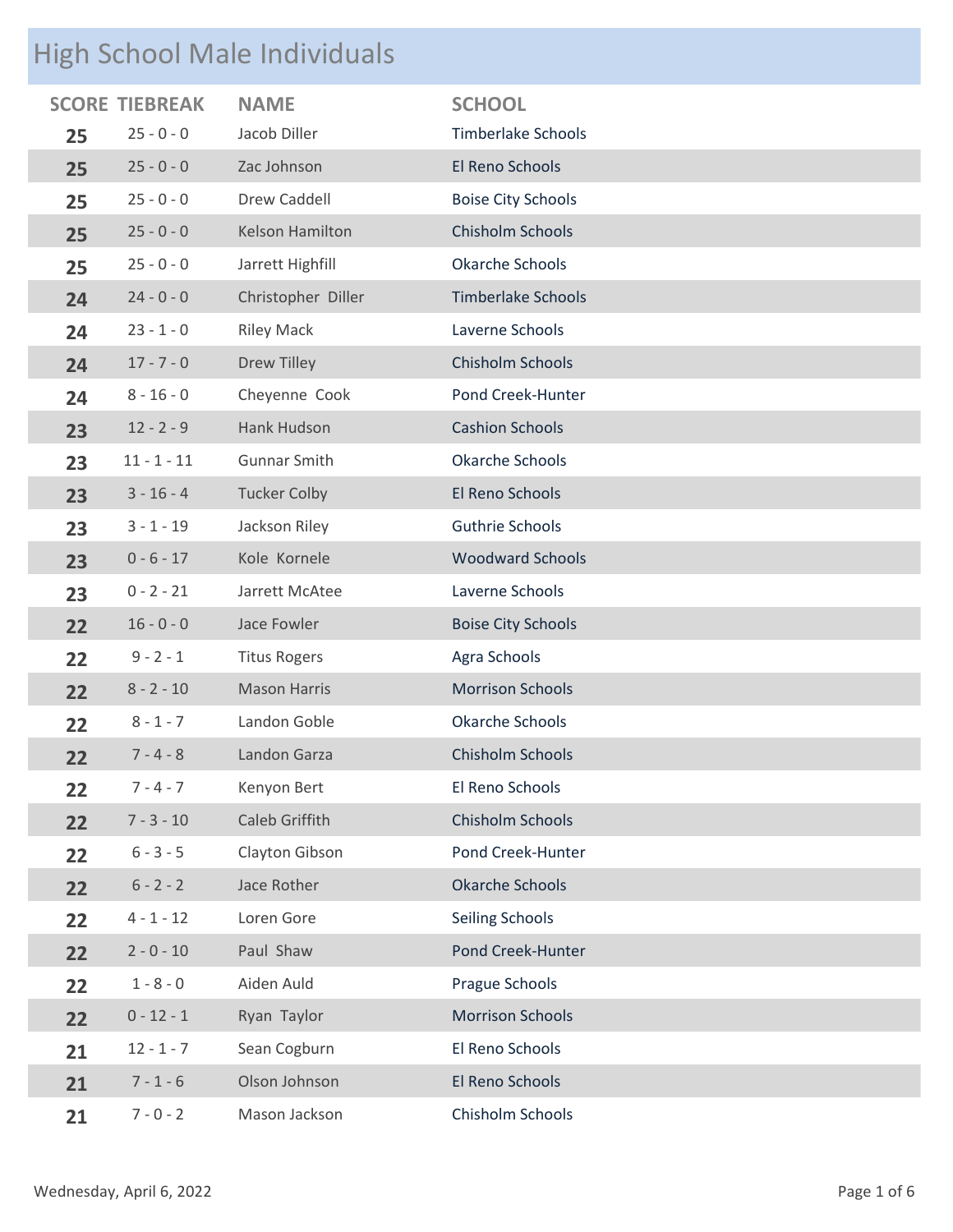|    | <b>SCORE TIEBREAK</b> | <b>NAME</b>            | <b>SCHOOL</b>             |
|----|-----------------------|------------------------|---------------------------|
| 21 | $7 - 0 - 0$           | Greysan loerger        | <b>Timberlake Schools</b> |
| 21 | $6 - 1 - 8$           | <b>Bryar Bailey</b>    | <b>Morrison Schools</b>   |
| 21 | $6 - 1 - 0$           | <b>Gibson Conard</b>   | Chisholm Schools          |
| 21 | $4 - 2 - 6$           | Shea Curtis            | Luther Schools            |
| 21 | $3 - 4 - 11$          | <b>Blake Hunter</b>    | Arapaho-Butler            |
| 21 | $3 - 3 - 12$          | Jake Henrichs          | <b>Okarche Schools</b>    |
| 21 | $2 - 8 - 9$           | Jacob Smith            | El Reno Schools           |
| 21 | $2 - 4 - 3$           | Cade Severin           | <b>Timberlake Schools</b> |
| 21 | $2 - 1 - 11$          | <b>Tanner McMillin</b> | <b>Okarche Schools</b>    |
| 21 | $2 - 0 - 11$          | <b>Dalton Harris</b>   | <b>Union City Schools</b> |
| 21 | $1 - 1 - 16$          | Kelten Payne           | Chisholm Schools          |
| 21 | $1 - 0 - 1$           | <b>Garrett Harves</b>  | Chisholm Schools          |
| 21 | $0 - 5 - 0$           | <b>Dylan Poore</b>     | Jones Schools             |
| 21 | $0 - 4 - 1$           | Andrew Aitken          | Guthrie Schools           |
| 20 | $15 - 1 - 1$          | Cooper Worley          | Prague Schools            |
| 20 | $11 - 2 - 1$          | Lucas Webber           | Luther Schools            |
| 20 | $9 - 1 - 5$           | Teton Dixon            | <b>Woodward Schools</b>   |
| 20 | $8 - 16 - 0$          | Zander Cambron         | Pond Creek-Hunter         |
| 20 | $5 - 3 - 3$           | Cole Mitchell          | Pond Creek-Hunter         |
| 20 | $4 - 1 - 1$           | <b>Brody Patten</b>    | <b>Woodward Schools</b>   |
| 20 | $3 - 4 - 3$           | <b>Chase Miles</b>     | Chisholm Schools          |
| 20 | $2 - 4 - 4$           | Parker Schieber        | <b>Okarche Schools</b>    |
| 20 | $2 - 3 - 2$           | Maddox Myers           | Kremlin-Hillsdale         |
| 20 | $2 - 2 - 5$           | Colten Bowen           | Seiling Schools           |
| 20 | $2 - 1 - 2$           | Kizer Brewster         | El Reno Schools           |
| 20 | $2 - 1 - 0$           | Kade Hutchsion         | <b>Seiling Schools</b>    |
| 20 | $1 - 6 - 5$           | Kaden Schultz          | Pond Creek-Hunter         |
| 20 | $1 - 5 - 2$           | Evan Garrett           | Luther Schools            |
| 20 | $1 - 2 - 3$           | Cayden Buckner         | El Reno Schools           |
| 20 | $1 - 1 - 4$           | <b>Brayden Stover</b>  | Okarche Schools           |
| 20 | $0 - 19 - 0$          | Cash Bowman            | <b>Morrison Schools</b>   |
| 20 | $0 - 1 - 10$          | Cade Anderson          | Prague Schools            |
| 20 | $0 - 1 - 1$           | Rance Bay              | <b>Woodward Schools</b>   |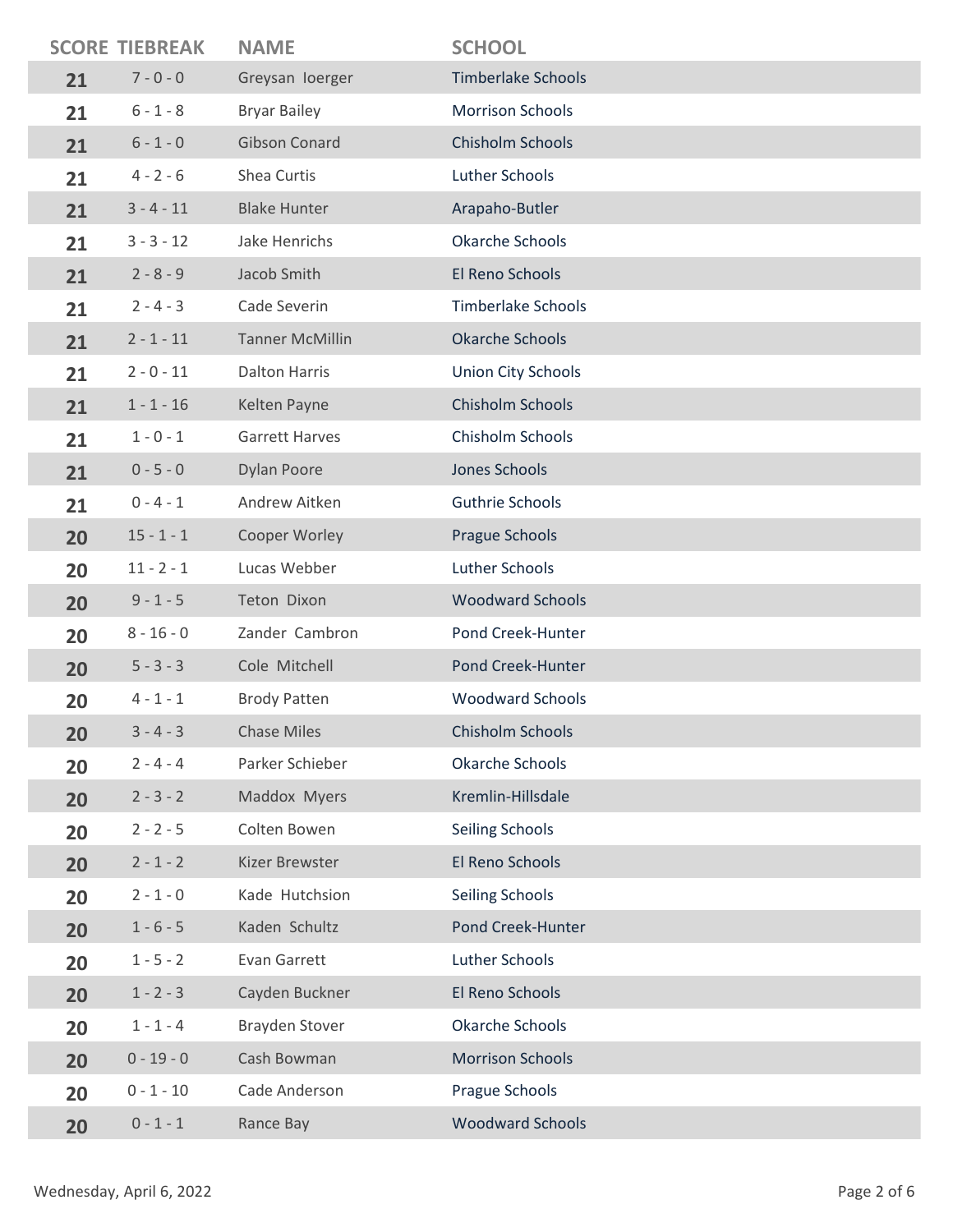|    | <b>SCORE TIEBREAK</b> | <b>NAME</b>            | <b>SCHOOL</b>             |
|----|-----------------------|------------------------|---------------------------|
| 19 | $11 - 0 - 1$          | Luke White             | Guthrie Schools           |
| 19 | $3 - 2 - 0$           | Corbin Brown           | <b>Woodward Schools</b>   |
| 19 | $2 - 5 - 4$           | Eric Ortega            | <b>Boise City Schools</b> |
| 19 | $2 - 0 - 1$           | Rylan Hagen            | <b>Union City Schools</b> |
| 19 | $1 - 5 - 3$           | Hunter Hulsey          | Luther Schools            |
| 19 | $1 - 1 - 5$           | Emerson Brandt         | <b>Cashion Schools</b>    |
| 19 | $0 - 3 - 6$           | Ryan Keester           | Jones Schools             |
| 19 | $0 - 1 - 1$           | Carson Wright          | Agra Schools              |
| 18 | $9 - 0 - 1$           | Brody Schuermann       | Pond Creek-Hunter         |
| 18 | $3 - 0 - 0$           | Jesse Hardy            | El Reno Schools           |
| 18 | $2 - 1 - 3$           | <b>Trenten Fullten</b> | <b>Boise City Schools</b> |
| 18 | $0 - 5 - 1$           | William Everett        | Laverne Schools           |
| 18 | $0 - 2 - 7$           | Devlynn Cartmell       | Kremlin-Hillsdale         |
| 18 | $0 - 1 - 2$           | Nick Jolliff           | <b>Cashion Schools</b>    |
| 18 | $0 - 1 - 2$           | Kai Young              | Luther Schools            |
| 18 | $0 - 0 - 4$           | Jackson Stewart        | Kremlin-Hillsdale         |
| 17 | $5 - 1 - 4$           | Cason Purdy            | Kremlin-Hillsdale         |
| 17 | $5 - 0 - 1$           | Josh Ledesma           | Prague Schools            |
| 17 | $4 - 0 - 1$           | Dawcon Gambill         | Seiling Schools           |
| 17 | $4 - 0 - 0$           | <b>Barrett Howard</b>  | <b>Okarche Schools</b>    |
| 17 | $2 - 5 - 0$           | <b>Briley Alig</b>     | Okarche Schools           |
| 17 | $2 - 5 - 0$           | <b>Chance Collins</b>  | <b>Boise City Schools</b> |
| 17 | $2 - 1 - 4$           | Jace Highfill          | <b>Okarche Schools</b>    |
| 17 | $2 - 0 - 0$           | Hayden Hefner          | El Reno Schools           |
| 17 | $2 - 0 - 0$           | Ethan Rich             | Prague Schools            |
| 17 | $1 - 3 - 0$           | Cheyanne Moore         | Kremlin-Hillsdale         |
| 17 | $1 - 2 - 1$           | <b>Blake Choate</b>    | Timberlake Schools        |
| 17 | $1 - 1 - 0$           | Landon Williams        | <b>Boise City Schools</b> |
| 17 | $1 - 1 - 0$           | Michael Wright         | Kremlin-Hillsdale         |
| 17 | $0 - 2 - 1$           | Dayne Harris           | <b>Woodward Schools</b>   |
| 17 | $0 - 1 - 15$          | <b>Connor Mack</b>     | <b>Drummond Schools</b>   |
| 16 | $2 - 2 - 1$           | Creed Kastner          | <b>Cashion Schools</b>    |
| 16 | $2 - 2 - 0$           | Justin Green           | Guthrie Schools           |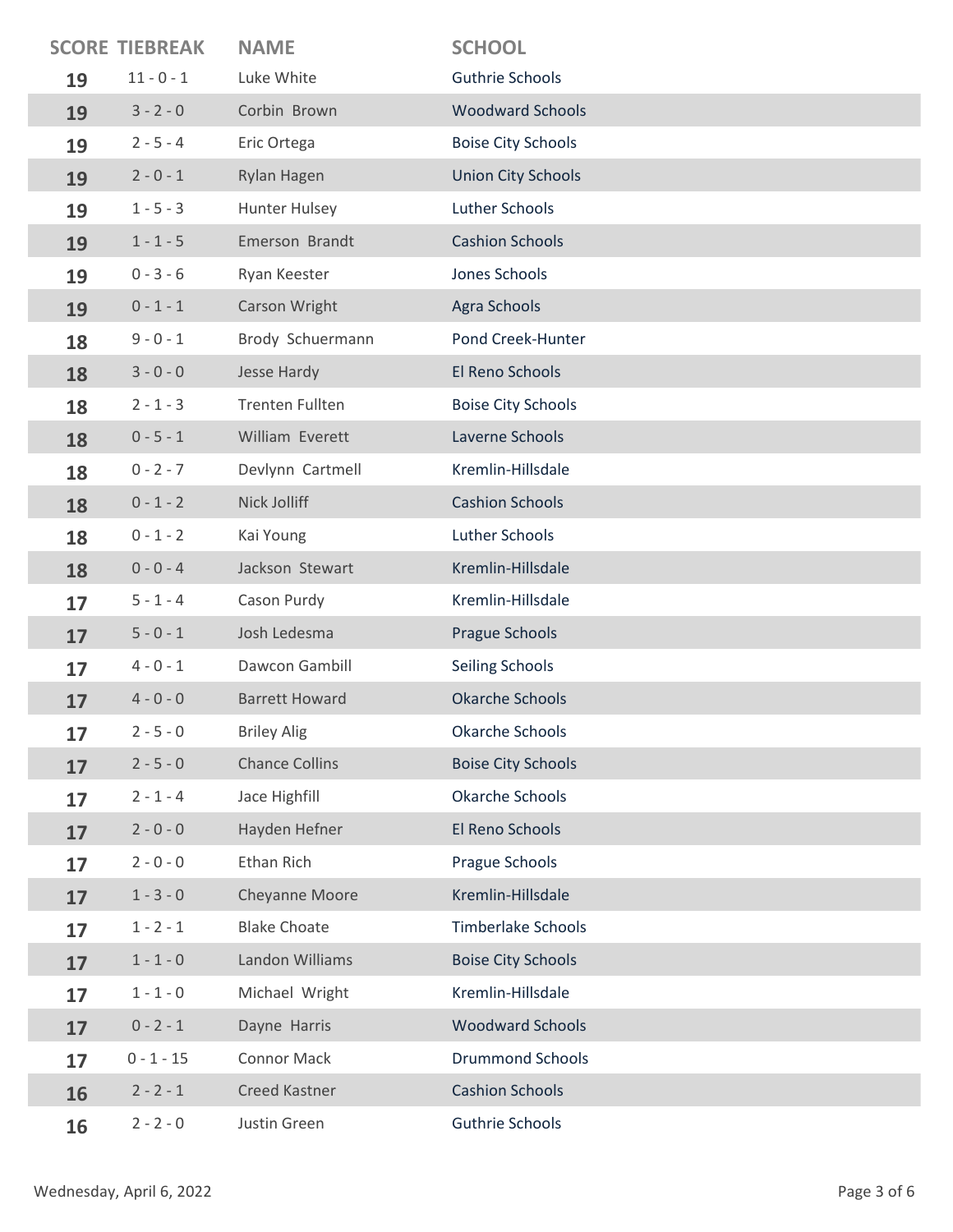|    | <b>SCORE TIEBREAK</b> | <b>NAME</b>               | <b>SCHOOL</b>             |
|----|-----------------------|---------------------------|---------------------------|
| 16 | $2 - 0 - 0$           | Devon Littledeer          | <b>Newkirk School</b>     |
| 16 | $1 - 3 - 0$           | <b>Ben Scott</b>          | Laverne Schools           |
| 16 | $1 - 0 - 3$           | Jackson Crow              | Okla. Bible Academy       |
| 16 | $1 - 0 - 2$           | <b>Dylan Stevens</b>      | Jones Schools             |
| 16 | $1 - 0 - 1$           | Cooper West               | Jones Schools             |
| 16 | $0 - 7 - 3$           | Colby Kokojan             | <b>Drummond Schools</b>   |
| 16 | $0 - 6 - 0$           | <b>Bryson Howard</b>      | Agra Schools              |
| 16 | $0 - 1 - 1$           | <b>Britt Drake</b>        | <b>Guthrie Schools</b>    |
| 16 | $0 - 1 - 1$           | Brogan Howard             | Agra Schools              |
| 16 | $0 - 1 - 0$           | Damion Brown              | <b>Woodward Schools</b>   |
| 16 | $0 - 1 - 0$           | <b>Travis Loeffelholz</b> | <b>Cashion Schools</b>    |
| 16 | $0 - 0 - 0$           | <b>Braden Barney</b>      | Newkirk School            |
| 15 | $6 - 1 - 1$           | Colton Dempsey            | <b>Union City Schools</b> |
| 15 | $5 - 4 - 2$           | Charles Brydon            | <b>Woodward Schools</b>   |
| 15 | $5 - 2 - 2$           | <b>Mason Factory</b>      | <b>Luther Schools</b>     |
| 15 | $3 - 0 - 0$           | Mason Massee              | Laverne Schools           |
| 15 | $1 - 2 - 1$           | Benjamin Foster           | Prague Schools            |
| 15 | $1 - 2 - 1$           | Austin Longpine           | <b>Drummond Schools</b>   |
| 15 | $1 - 0 - 8$           | Colton Aebi               | Kremlin-Hillsdale         |
| 15 | $0 - 4 - 1$           | Jakub Hladik              | <b>Drummond Schools</b>   |
| 15 | $0 - 2 - 3$           | Lawson Vert               | <b>Morrison Schools</b>   |
| 15 | $0 - 1 - 6$           | Mark Welch                | Kremlin-Hillsdale         |
| 15 | $0 - 1 - 0$           | Hunter Roe                | Jones Schools             |
| 15 | $0 - 0 - 2$           | Ben Lee                   | Chisholm Schools          |
| 14 | $6 - 0 - 0$           | Kelton Arnold             | <b>Drummond Schools</b>   |
| 14 | $1 - 2 - 1$           | Kasey Dunkin              | <b>Woodward Schools</b>   |
| 14 | $1 - 0 - 0$           | Cooper Roles              | El Reno Schools           |
| 14 | $0 - 5 - 0$           | Christian Nguyen          | <b>Woodward Schools</b>   |
| 14 | $0 - 3 - 1$           | Aaron Porter              | Agra Schools              |
| 14 | $0 - 2 - 1$           | Justin Fast               | Newkirk School            |
| 14 | $0 - 0 - 3$           | Jayden Mlynek             | Prague Schools            |
| 14 | $0 - 0 - 1$           | Garrett Stephens          | Pond Creek-Hunter         |
| 13 | $7 - 1 - 2$           | <b>Gunner Payne</b>       | Newkirk School            |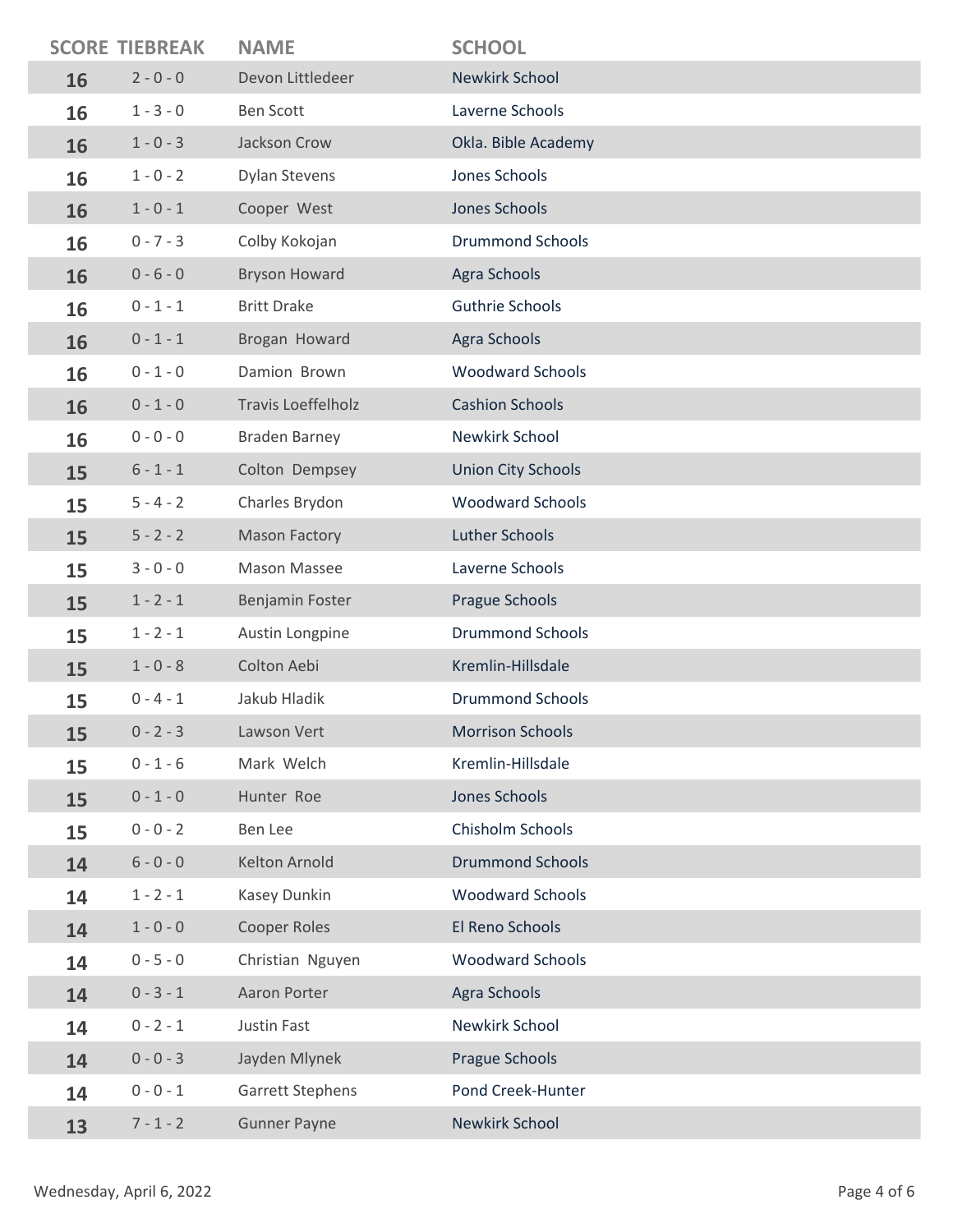|    | <b>SCORE TIEBREAK</b> | <b>NAME</b>             | <b>SCHOOL</b>             |
|----|-----------------------|-------------------------|---------------------------|
| 13 | $2 - 0 - 2$           | Cole Beverly            | Jones Schools             |
| 13 | $2 - 0 - 0$           | Luke Jones              | <b>Cashion Schools</b>    |
| 13 | $1 - 4 - 1$           | Colten Dillingham       | <b>Drummond Schools</b>   |
| 13 | $1 - 1 - 0$           | Hunter Smith            | <b>Guthrie Schools</b>    |
| 13 | $1 - 0 - 2$           | DJ Lauppe               | <b>Timberlake Schools</b> |
| 13 | $0 - 1 - 1$           | James Clark             | Jones Schools             |
| 13 | $0 - 1 - 1$           | Carson Kinder           | Arapaho-Butler            |
| 13 | $0 - 0 - 2$           | Cody Woods              | <b>Union City Schools</b> |
| 13 | $0 - 0 - 1$           | Xavier Sawatzky         | Arapaho-Butler            |
| 13 | $0 - 0 - 1$           | Van Schultz             | Kremlin-Hillsdale         |
| 13 | $0 - 0 - 0$           | <b>Andrew Cavazos</b>   | Luther Schools            |
| 13 | $0 - 0 - 0$           | <b>Christian Moehle</b> | <b>Chandler Schools</b>   |
| 12 | $3 - 0 - 3$           | <b>Brendan Henson</b>   | <b>Cashion Schools</b>    |
| 12 | $1 - 0 - 1$           | Ranee Lax               | Arapaho-Butler            |
| 12 | $1 - 0 - 1$           | Corbin McKinney         | <b>Union City Schools</b> |
| 12 | $0 - 1 - 2$           | <b>Travis Moore</b>     | Okla. Bible Academy       |
| 12 | $0 - 1 - 1$           | Aiden Casas             | Arapaho-Butler            |
| 12 | $0 - 1 - 1$           | Aker Jacobs             | <b>Calumet Schools</b>    |
| 12 | $0 - 0 - 2$           | <b>Tanner Dean</b>      | <b>Cashion Schools</b>    |
| 11 | $1 - 1 - 0$           | Kolby Haggar            | Kremlin-Hillsdale         |
| 11 | $1 - 0 - 0$           | Fabian Vega             | Okla. Bible Academy       |
| 11 | $0 - 3 - 0$           | Jaron Hunter            | <b>Seiling Schools</b>    |
| 11 | $0 - 0 - 0$           | Landon Hubbard          | Laverne Schools           |
| 10 | $2 - 0 - 2$           | Caden Simek             | Prague Schools            |
| 10 | $1 - 2 - 2$           | <b>Wyatt Coffey</b>     | <b>Morrison Schools</b>   |
| 10 | $0 - 1 - 3$           | <b>Trey Fuqua</b>       | <b>Seiling Schools</b>    |
| 10 | $0 - 1 - 1$           | Derek Sheline           | <b>Cashion Schools</b>    |
| 10 | $0 - 1 - 0$           | James Porter            | Agra Schools              |
| 10 | $0 - 1 - 0$           | Jase Stewart            | <b>Boise City Schools</b> |
| 10 | $0 - 0 - 0$           | Eli Poplin              | <b>Guthrie Schools</b>    |
| 10 | $0 - 0 - 0$           | <b>JB Thomas</b>        | <b>Morrison Schools</b>   |
| 9  | $1 - 1 - 0$           | Eli Greenlee            | <b>Prague Schools</b>     |
| 9  | $0 - 0 - 1$           | Andrew Wright           | Kremlin-Hillsdale         |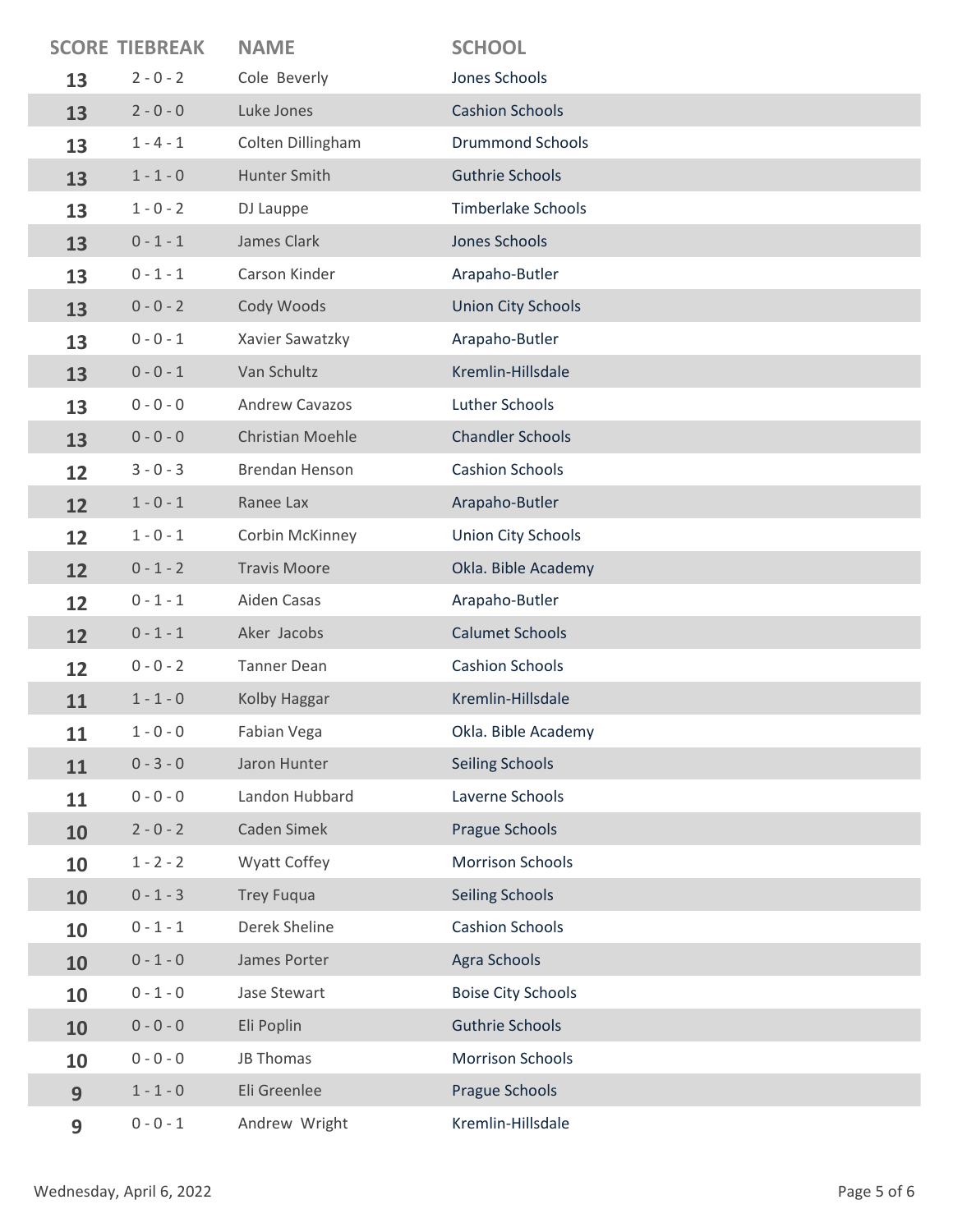|                         | <b>SCORE TIEBREAK</b> | <b>NAME</b>          | <b>SCHOOL</b>             |
|-------------------------|-----------------------|----------------------|---------------------------|
| 9                       | $0 - 0 - 0$           | <b>Rustin Dawson</b> | <b>Union City Schools</b> |
| 9                       | $0 - 0 - 0$           | Dalton Leonard       | Prague Schools            |
| 8                       | $0 - 1 - 3$           | Colin Farr           | <b>Chandler Schools</b>   |
| 8                       | $0 - 1 - 1$           | Royce Henricks       | Laverne Schools           |
| 8                       | $0 - 1 - 1$           | <b>Blake Pickle</b>  | <b>Cashion Schools</b>    |
| 8                       | $0 - 1 - 0$           | Landon Heath         | Pond Creek-Hunter         |
| 8                       | $0 - 0 - 0$           | Caden Ehardt         | <b>Drummond Schools</b>   |
| 7                       | $1 - 1 - 0$           | <b>Daniel Morris</b> | Jones Schools             |
| $\overline{7}$          | $0 - 1 - 0$           | David Porter         | Agra Schools              |
| 7                       | $0 - 1 - 0$           | <b>Triton Sissom</b> | Kremlin-Hillsdale         |
| $\overline{7}$          | $0 - 0 - 0$           | Brycen Bilyeu        | <b>Union City Schools</b> |
| 7                       | $0 - 0 - 0$           | <b>Tony Brown</b>    | Prague Schools            |
| $\overline{7}$          | $0 - 0 - 0$           | Cree Young           | Luther Schools            |
| $\overline{\mathbf{4}}$ | $1 - 0 - 0$           | Will Barton          | <b>Chandler Schools</b>   |
| $\overline{4}$          | $0 - 0 - 0$           | Ethan Jenlink        | <b>Timberlake Schools</b> |
| $\overline{2}$          | $0 - 0 - 0$           | Ryan Arwood          | Prague Schools            |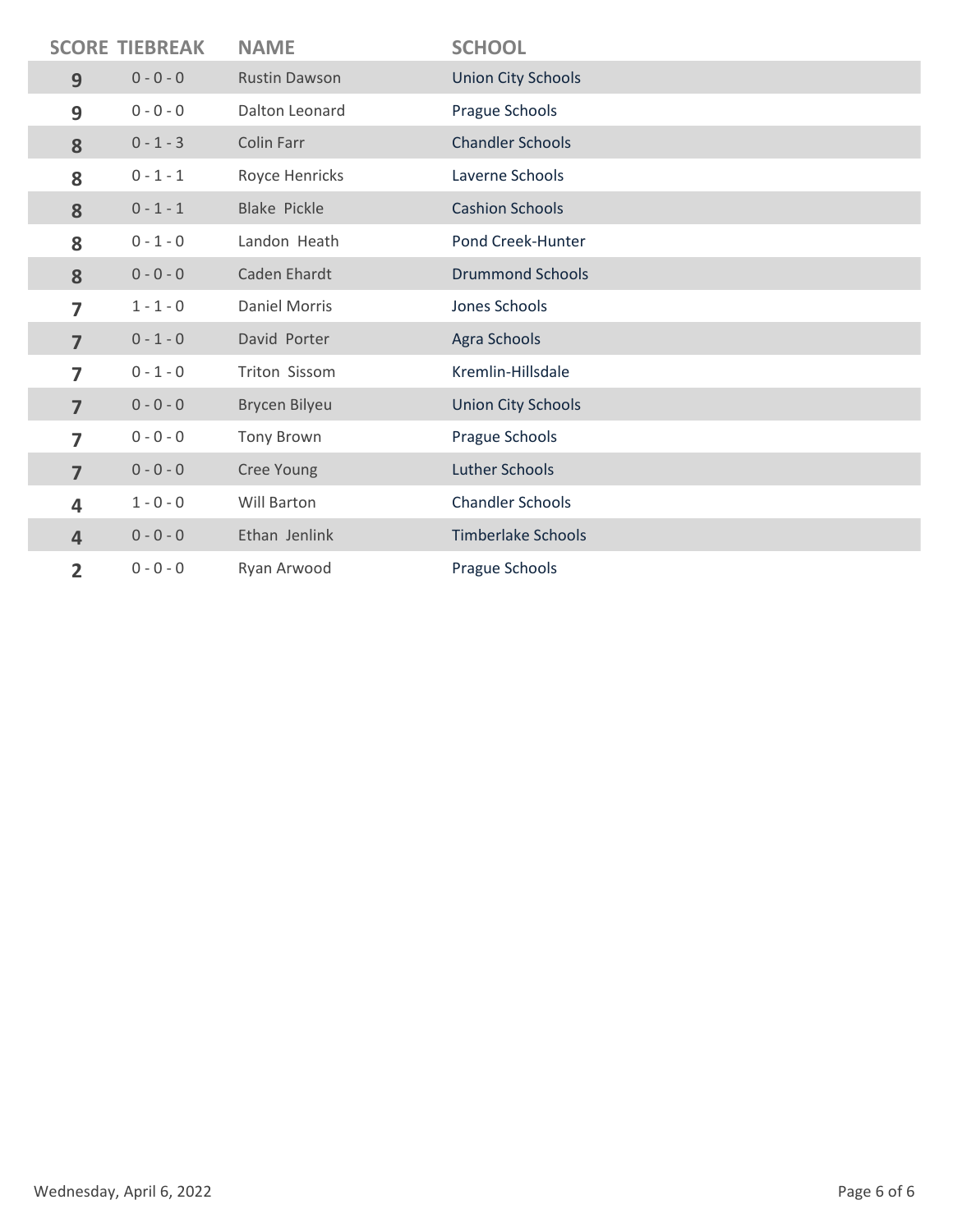#### Junior Team Totals

| 165 | <b>SCORE SCHOOL</b><br>Okarche Schools |
|-----|----------------------------------------|
| 148 | <b>Boise City Schools</b>              |
| 135 | Chisholm Schools                       |
| 118 | El Reno Schools                        |
| 112 | <b>Woodward Schools</b>                |
| 78  | <b>Cashion Schools</b>                 |
| 63  | Kremlin-Hillsdale                      |
| 41  | Laverne Schools                        |
| 22  | Pond Creek-Hunter                      |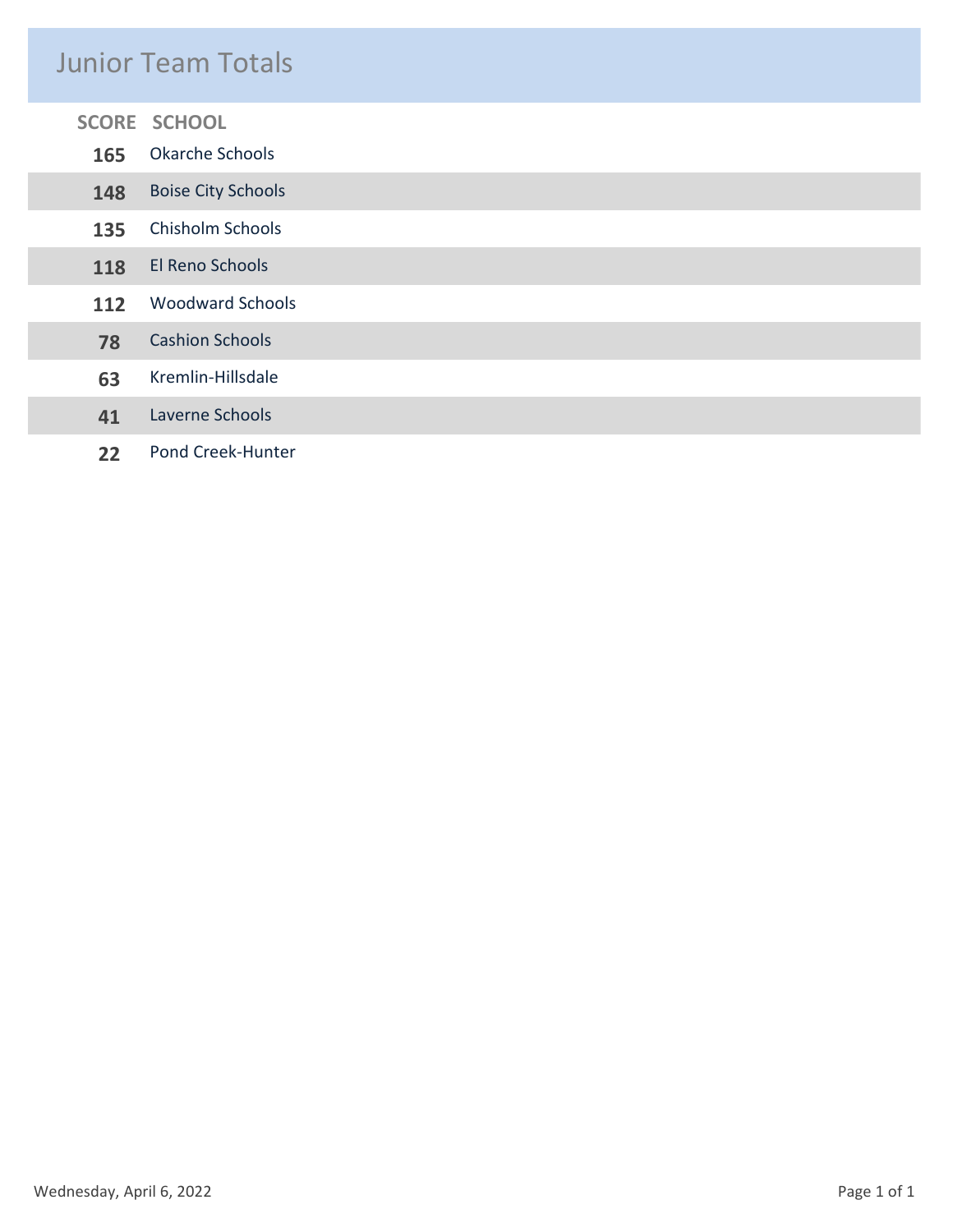### Junior Female Individuals

|                | <b>SCORE TIEBREAK</b> | <b>NAME</b>           | <b>SCHOOL</b>             |  |  |
|----------------|-----------------------|-----------------------|---------------------------|--|--|
| 16             | $6 - 2 - 1$           | Madison Harmon        | <b>Woodward Schools</b>   |  |  |
| 16             | $5 - 1 - 8$           | <b>Callie Cramer</b>  | <b>Okarche Schools</b>    |  |  |
| 15             | $2 - 1 - 1$           | Bella Hufnagel        | <b>Okarche Schools</b>    |  |  |
| 13             | $1 - 2 - 1$           | Abby Lecrown          | Kremlin-Hillsdale         |  |  |
| 13             | $0 - 1 - 3$           | Bianca Hernandez      | <b>Boise City Schools</b> |  |  |
| 13             | $0 - 0 - 5$           | <b>Gracin Drake</b>   | Laverne Schools           |  |  |
| 11             | $1 - 1 - 0$           | Jaylee Thomas         | Agra Schools              |  |  |
| 11             | $1 - 0 - 0$           | Kayla Wieland         | El Reno Schools           |  |  |
| 10             | $1 - 1 - 1$           | Cadie Loveless        | Luther Schools            |  |  |
| 10             | $0 - 0 - 1$           | <b>Gracie Diller</b>  | Timberlake Schools        |  |  |
| 9              | $1 - 0 - 0$           | Laremi Soell          | <b>Boise City Schools</b> |  |  |
| 8              | $1 - 3 - 0$           | <b>Beulah Joubert</b> | Chisholm Schools          |  |  |
| 8              | $0 - 1 - 0$           | Shalyn Mutzig         | El Reno Schools           |  |  |
| 8              | $0 - 0 - 0$           | Julissa Factory       | <b>Luther Schools</b>     |  |  |
| 6              | $0 - 0 - 0$           | Kaidy Watkins         | <b>Timberlake Schools</b> |  |  |
| $\overline{2}$ | $1 - 0 - 0$           | Emma Widener          | <b>Jones Schools</b>      |  |  |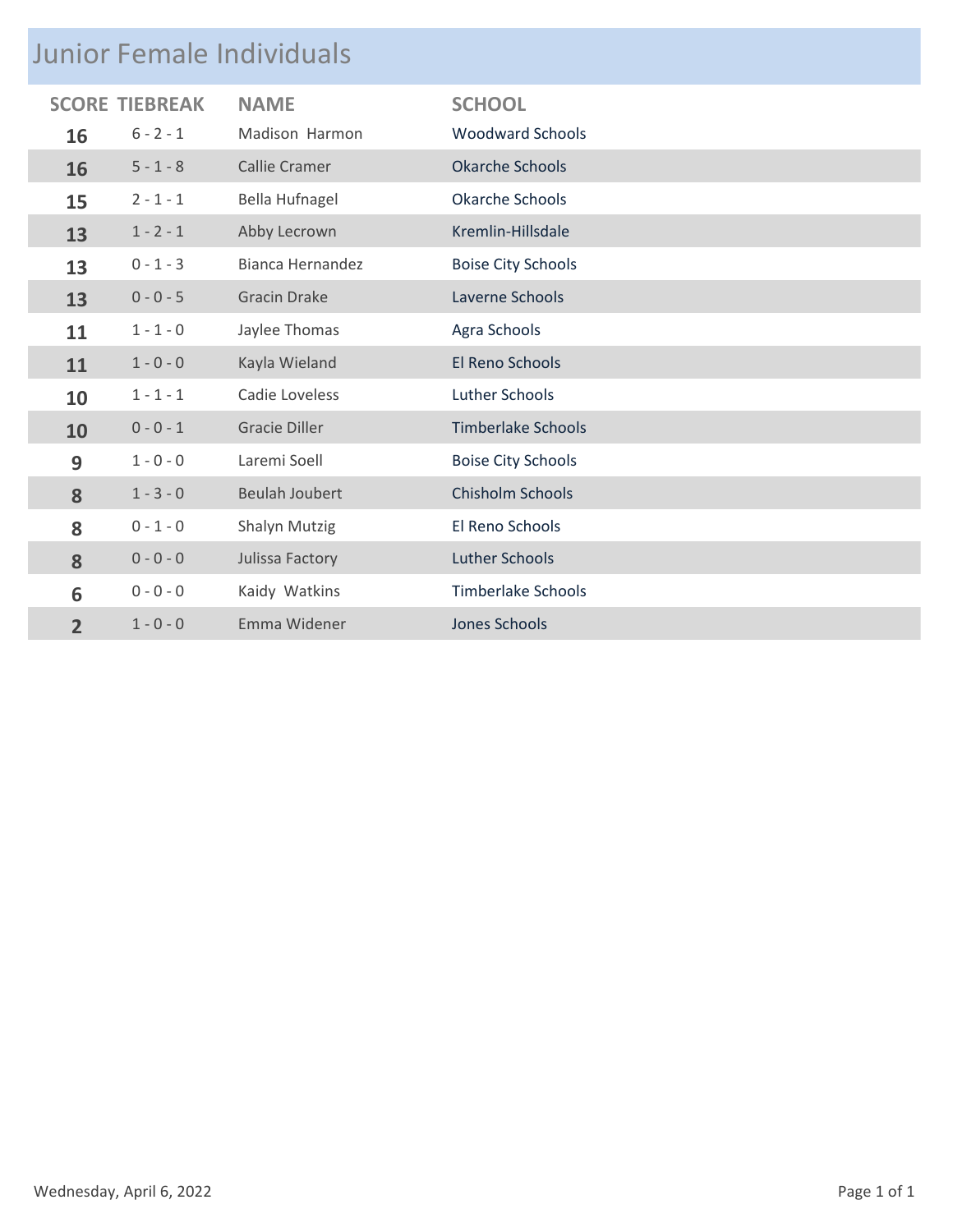## Junior Male Individuals

|    |               | <b>NAME</b>               | <b>SCHOOL</b>             |
|----|---------------|---------------------------|---------------------------|
| 24 | $17 - 7 - 0$  | <b>Baylor Crabtree</b>    | <b>Boise City Schools</b> |
| 24 | $11 - 13 - 0$ | <b>Blake Nix</b>          | <b>Calumet Schools</b>    |
| 24 | $1 - 23 - 0$  | <b>Grady Terrell</b>      | <b>Okarche Schools</b>    |
| 22 | $5 - 1 - 9$   | Cash Desbian              | <b>Boise City Schools</b> |
| 22 | $4 - 8 - 0$   | Zayne Sawatzky            | Arapaho-Butler            |
| 22 | $1 - 2 - 1$   | Joah Jeffries             | Chisholm Schools          |
| 22 | $0 - 6 - 11$  | Chandler Lennington       | Laverne Schools           |
| 21 | $2 - 5 - 2$   | Tayden Hamilton           | Chisholm Schools          |
| 21 | $1 - 0 - 18$  | Sam Kroener               | Okarche Schools           |
| 20 | $4 - 2 - 1$   | <b>Brennan Butt</b>       | <b>Boise City Schools</b> |
| 20 | $3 - 1 - 12$  | Garrett England           | <b>Okarche Schools</b>    |
| 20 | $0 - 10 - 1$  | Jacob Hammons             | <b>Okarche Schools</b>    |
| 19 | $3 - 4 - 2$   | Kaden Martin              | <b>Chandler Schools</b>   |
| 19 | $1 - 3 - 4$   | Jacob Hunter              | <b>Seiling Schools</b>    |
| 19 | $1 - 0 - 4$   | Nate Hickey               | Arapaho-Butler            |
| 19 | $0 - 6 - 4$   | <b>Hudson Mueggenborg</b> | <b>Okarche Schools</b>    |
| 19 | $0 - 6 - 0$   | Bo Patten                 | <b>Woodward Schools</b>   |
| 18 | $4 - 5 - 1$   | Jazin Baker               | <b>Seiling Schools</b>    |
| 18 | $4 - 1 - 9$   | Gabe Sebranek             | Chisholm Schools          |
| 18 | $1 - 2 - 3$   | Samuel Brydon             | <b>Woodward Schools</b>   |
| 18 | $0 - 2 - 0$   | Mason Galloway            | El Reno Schools           |
| 18 | $0 - 1 - 8$   | Garrett McKeever          | <b>Cashion Schools</b>    |
| 18 | $0 - 0 - 2$   | Luke Lemke                | El Reno Schools           |
| 17 | $6 - 2 - 0$   | Kaden Waldrop             | Arapaho-Butler            |
| 17 | $5 - 1 - 3$   | Jaxon McCollum            | Chisholm Schools          |
| 17 | $3 - 2 - 3$   | Quade Richardson          | Arapaho-Butler            |
| 17 | $2 - 8 - 1$   | <b>Braxtan Butt</b>       | <b>Boise City Schools</b> |
| 17 | $0 - 3 - 0$   | Kelsen Shook              | <b>Seiling Schools</b>    |
| 17 | $0 - 2 - 0$   | Cooper Crissup            | Laverne Schools           |
| 17 | $0 - 0 - 0$   | <b>Connor Nelson</b>      | Chisholm Schools          |
| 16 | $4 - 2 - 0$   | <b>Brady Alig</b>         | Okarche Schools           |
|    |               | <b>SCORE TIEBREAK</b>     |                           |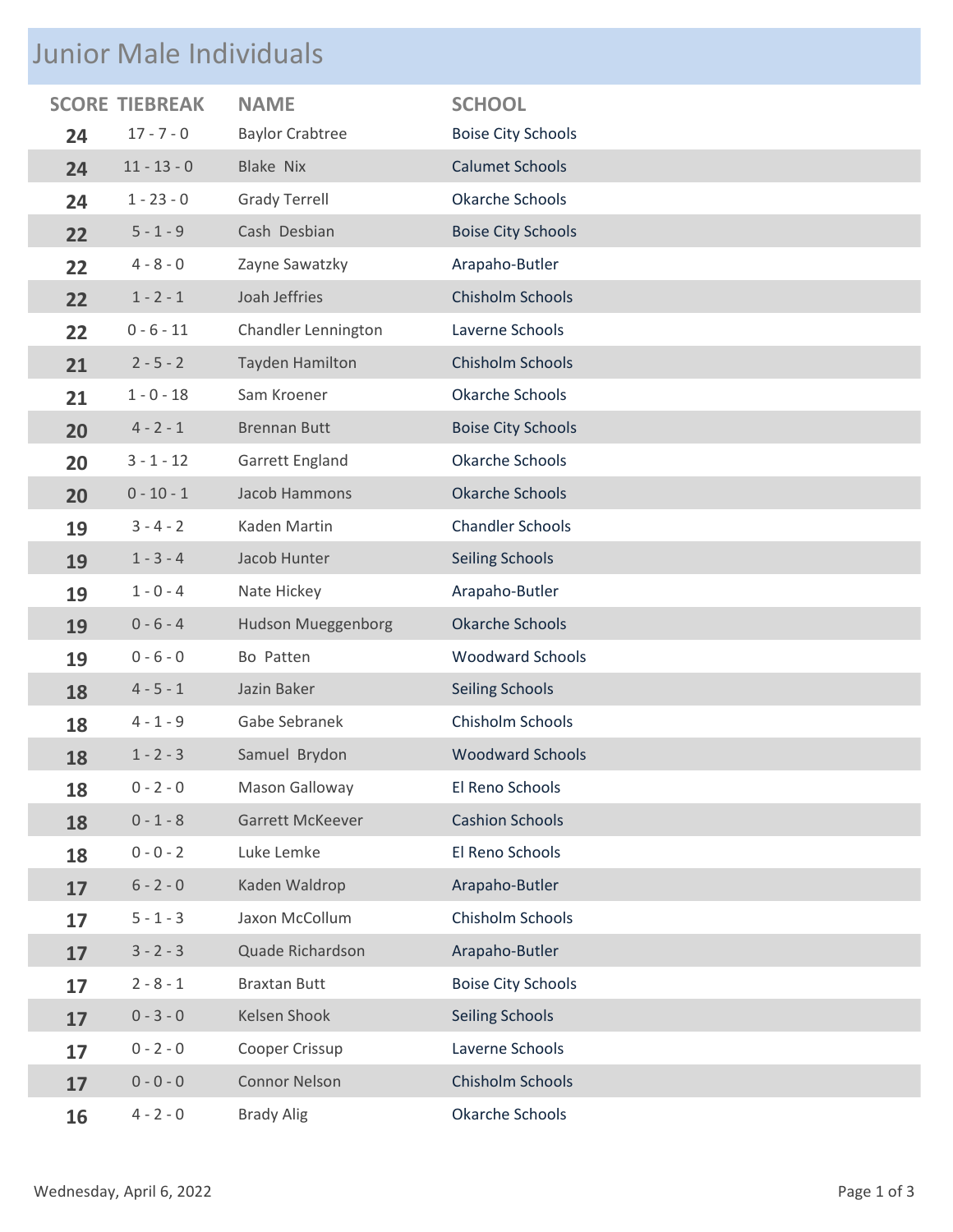|    | <b>SCORE TIEBREAK</b> | <b>NAME</b>           | <b>SCHOOL</b>             |
|----|-----------------------|-----------------------|---------------------------|
| 16 | $3 - 2 - 0$           | Aiden Edwards         | Chisholm Schools          |
| 16 | $2 - 4 - 1$           | Kooper Kelso          | Pond Creek-Hunter         |
| 16 | $1 - 1 - 7$           | Colby Swickey         | <b>Cashion Schools</b>    |
| 16 | $1 - 0 - 0$           | <b>Wyatt Meister</b>  | <b>Boise City Schools</b> |
| 16 | $0 - 3 - 1$           | Gabe Hernandez        | <b>Boise City Schools</b> |
| 16 | $0 - 1 - 1$           | Ross Wyant            | Chisholm Schools          |
| 16 | $0 - 1 - 0$           | Hunter Dunn           | Luther Schools            |
| 15 | $8 - 0 - 0$           | Dusin Haskin          | Pond Creek-Hunter         |
| 15 | $6 - 0 - 0$           | Kason Johnson         | El Reno Schools           |
| 15 | $5 - 4 - 1$           | James Penrod          | <b>Woodward Schools</b>   |
| 15 | $1 - 2 - 1$           | Cody Beattie          | El Reno Schools           |
| 15 | $0 - 1 - 7$           | Jacob Merhoff         | Newkirk School            |
| 15 | $0 - 1 - 1$           | <b>Braden Tennell</b> | Chisholm Schools          |
| 15 | $0 - 1 - 0$           | <b>Blake Wilburn</b>  | <b>Cashion Schools</b>    |
| 14 | $4 - 3 - 0$           | Holden Schieber       | <b>Okarche Schools</b>    |
| 14 | $1 - 0 - 6$           | Wyatt Mayer           | <b>Chandler Schools</b>   |
| 14 | $0 - 5 - 0$           | Caleb Schultz         | Kremlin-Hillsdale         |
| 14 | $0 - 3 - 1$           | Jett Rother           | Okarche Schools           |
| 14 | $0 - 1 - 1$           | Case Wilkowske        | El Reno Schools           |
| 14 | $0 - 0 - 0$           | Kyson Halley          | <b>Woodward Schools</b>   |
| 13 | $1 - 0 - 2$           | Wyatt Widenar         | Jones Schools             |
| 13 | $0 - 3 - 3$           | Dalton Moberly        | <b>Calumet Schools</b>    |
| 13 | $0 - 1 - 0$           | Landon Harkins        | <b>Chandler Schools</b>   |
| 13 | $0 - 0 - 4$           | Caden Eyestone        | <b>Chandler Schools</b>   |
| 13 | $0 - 0 - 0$           | Isaiah Ry             | Kremlin-Hillsdale         |
| 12 | $1 - 1 - 3$           | Luke Summers          | <b>Cashion Schools</b>    |
| 12 | $1 - 0 - 1$           | Aiden Rednour         | <b>Chandler Schools</b>   |
| 12 | $1 - 0 - 0$           | Noel Almandarez       | Laverne Schools           |
| 12 | $1 - 0 - 0$           | <b>Xander Graves</b>  | Laverne Schools           |
| 12 | $0 - 2 - 2$           | <b>Grant Alig</b>     | Okarche Schools           |
| 12 | $0 - 2 - 1$           | Jakob LaBlue          | <b>Cashion Schools</b>    |
| 12 | $0 - 1 - 0$           | Rylon Arnold          | <b>Woodward Schools</b>   |
| 12 | $0 - 0 - 0$           | <b>Clint Burnett</b>  | Arapaho-Butler            |